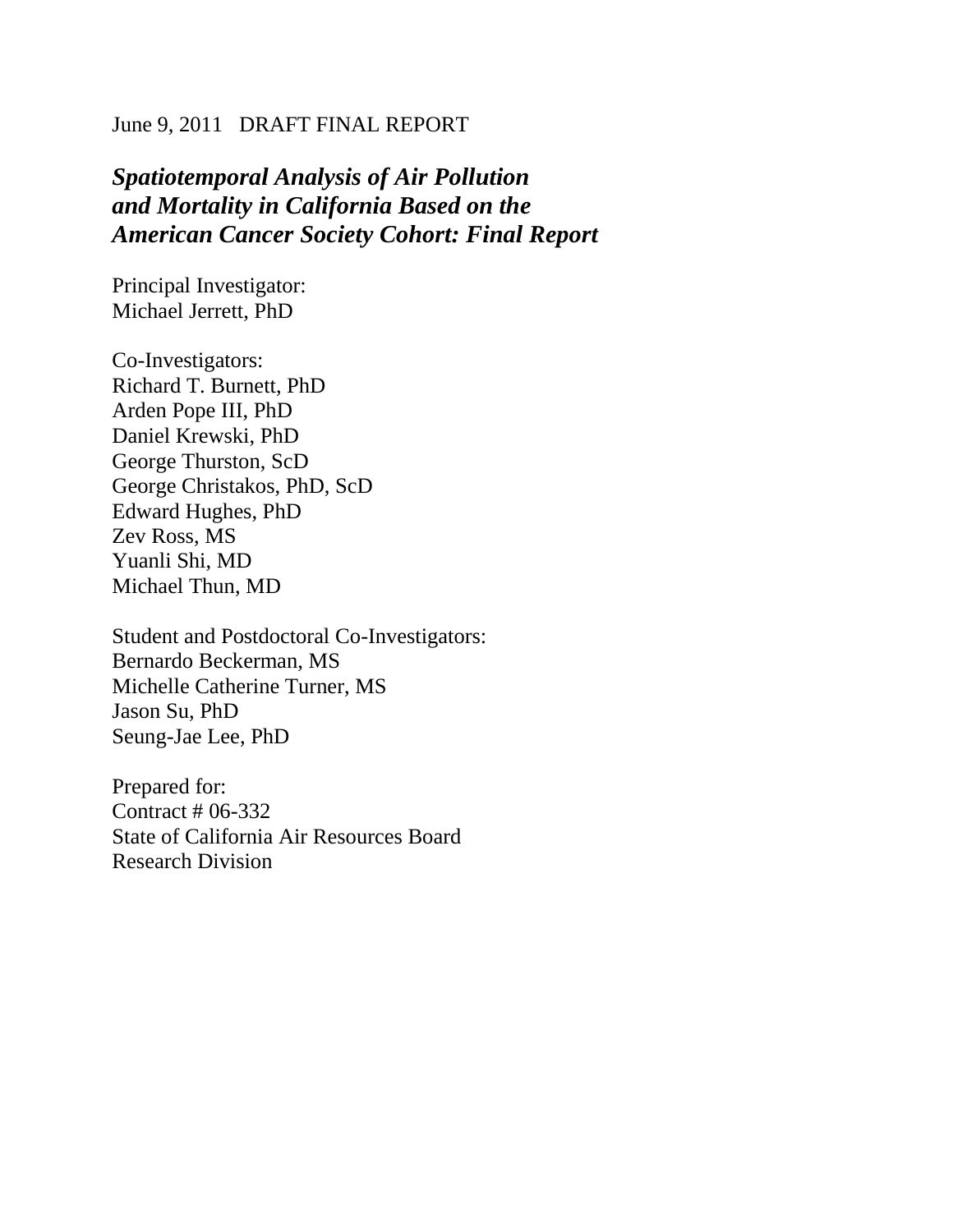From: "Mike Jerrett" <Jerrett@berkeley.edu> To: "'James E. Enstrom'" <jenstrom@ucla.edu> Subject: RE: Request re 2011 Congress of Epidemiology Symposium Date: Thu, 24 Feb 2011 21:11:55 -0800

Dear Dr. Enstrom: Thank you for the invitation, but I must decline because I'm already committed at this time. Best regards, Mike Jerrett

**From:** James E. Enstrom [mailto:jenstrom@ucla.edu] **Sent:** Wednesday, February 23, 2011 7:30 PM **To:** Michael L. Jerrett **Subject:** Request re 2011 Congress of Epidemiology Symposium

February 23, 2011

Michael L. Jerrett, Ph.D. Associate Professor Environmental Health Sciences University of California, Berkeley jerrett@berkeley.edu

Dear Dr. Jerrett:

Because of your expertise in fine particulate air pollution (PM2.5) epidemiology, particularly your authorship of the Health Effects Institute (HEI) Research Report 140 and your participation in the February 26, 2010 CARB PM2.5 Symposium, I request your participation in my Symposium, "Ethical Aspects of Small Epidemiologic Risks," at the Third North American Congress of Epidemiology (CoE) in Montreal, Canada during June 21-24, 2011 ([http://www.epicongress2011.org/\)](http://www.epicongress2011.org/). The preliminary abstract for this Symposium is shown below and is posted on the CoE website [\(](http://www.epiresearch.org/congress/sympdesc.php?i=0120) [http://www.epiresearch.org/congress/sympdesc.php?i=0120\)](http://www.epiresearch.org/congress/sympdesc.php?i=0120). As explained in the abstract, this Symposium will address ethical issues in epidemiology, with particular focus on one specific risk: the relationship between PM2.5 and total mortality. I will present the case that the NAAQS for PM2.5 should not be lowered, primarily because of serious ethical issues surrounding the existing PM2.5 epidemiologic evidence. Given your qualifications and the prominent use by US EPA of results from HEI Research Report 140, you are an ideal epidemiologist to present the case for US EPA's proposed lowering of the NAAQS for PM2.5 and its use of HEI Research Report 140. The Symposium will be moderated by a neutral third person, still to be selected, who has expertise in epidemiologic ethics but no involvement with PM2.5 epidemiology. The total time for the Symposium is 90 minutes and I estimate that the two major presentations will be about 30 minutes each, with the remaining 30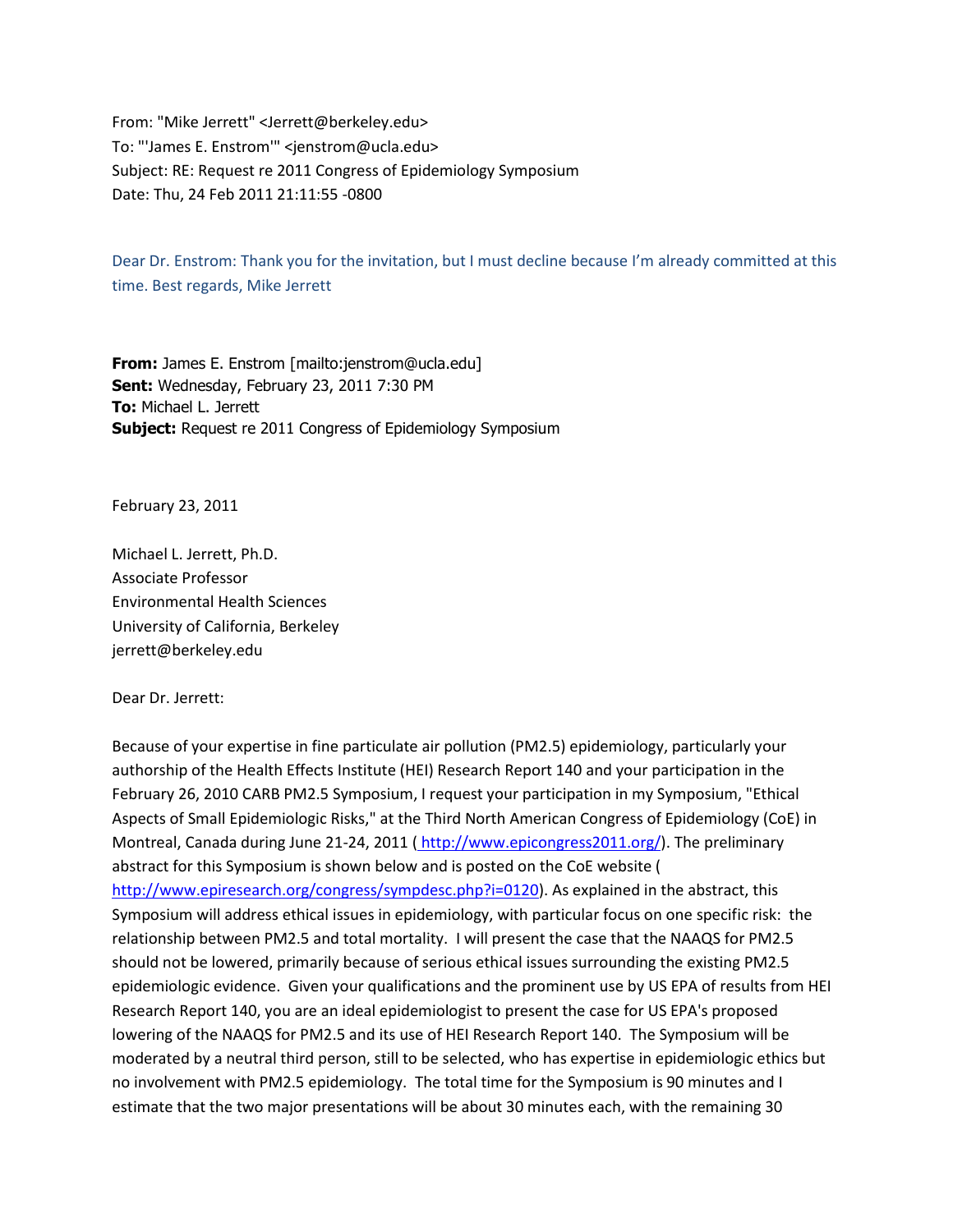minutes for the moderator to make comments and lead discussion with the presenters and the audience. The exact details of the Symposium, including selection of all participants, will be worked out during the next two months.

Please let me know as soon as possible if you are willing to participate in this Symposium.

Thank you very much for your consideration.

Sincerely yours,

James E. Enstrom, Ph.D., M.P.H. University of California, Los Angeles <http://www.cancer.ucla.edu/> jenstrom@ucla.edu (310) 825-2048 and Chair, Ethics Committee American College of Epidemiology <http://acepidemiology.org/cttes/index.asp>

#### **Ethical Aspects of Small Epidemiologic Risks**

Chair: James E. Enstrom

Description: Relative risks on the order of 1.2 have been used to establish "causal" relationships and to implement regulations designed to reduce the environmental exposures involved in these relationships. However, there is substantial controversy regarding the scientific validity of these relationships and the use of them for regulatory purposes. The above concerns will be applied to the relationship between fine particulate air pollution (PM2.5) and total mortality, which the US Environmental Protection Agency estimates is responsible for up to about 100,000 premature US deaths per year. This relationship has been used by the California Air Resources Board to justify expensive diesel vehicle regulations designed to reduce PM2.5 levels in California. US EPA is currently proposing a lower National Ambient Air Quality Standard for PM2.5 based on this relationship. However, there is clear geographic variation in PM2.5 mortality risk, with no significant risk in California. Thus, a single national standard seems inappropriate and the CARB diesel regulations appear unjustified. Important ethical issues, such as, misrepresentation of scientific evidence and lack of independent reanalysis of underlying data, will be discussed by speakers with divergent opinions on this relationship in order to examine this important example of the interaction between epidemiology and public policy.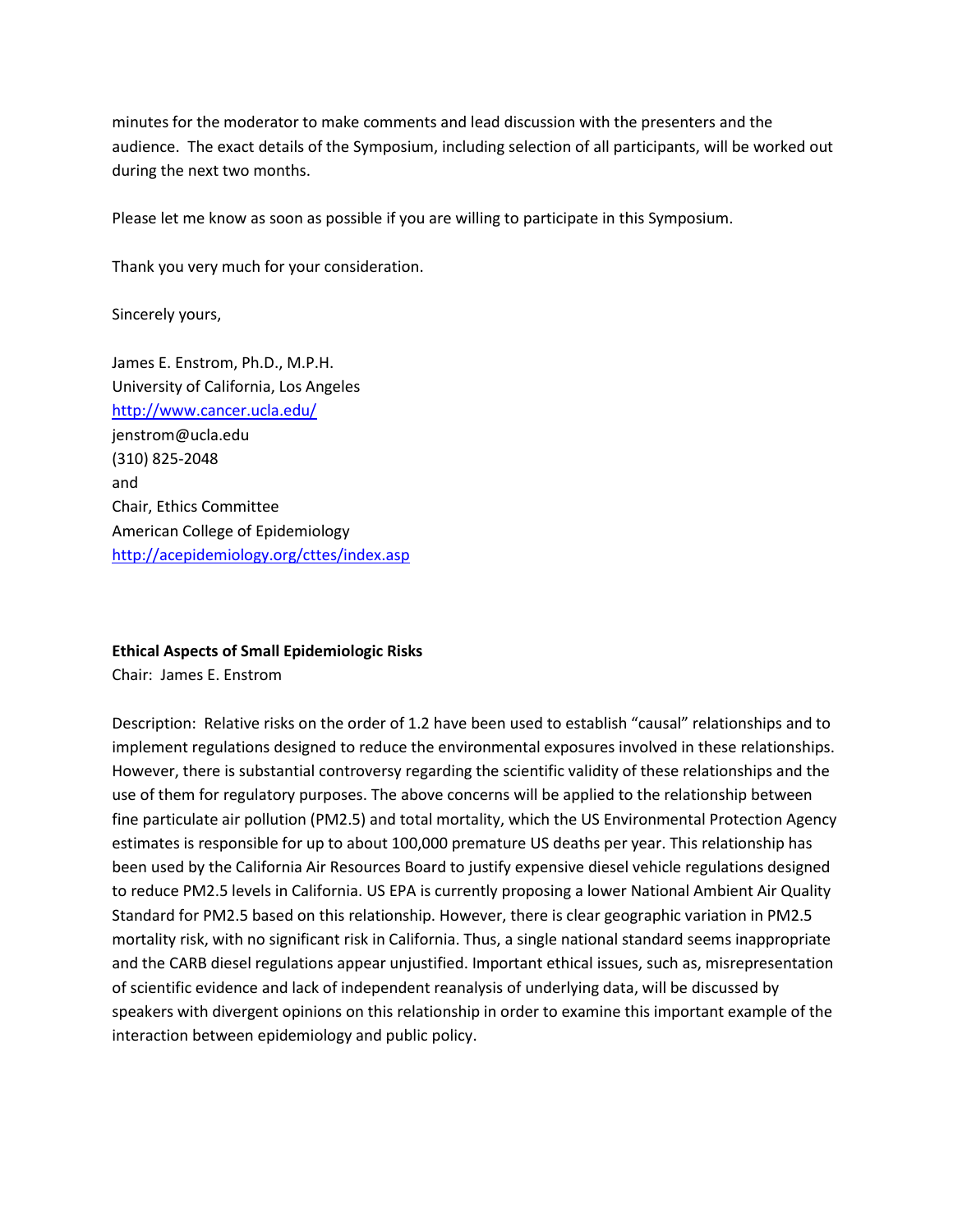Subject: Re: Request re 2011 Congress of Epidemiology Symposium To: "James E. Enstrom" <jenstrom@ucla.edu> From: Rick Burnett <Rick.Burnett@hc-sc.gc.ca> Date: Fri, 18 Feb 2011 11:05:47 -0500

thank you very much for thinking of me but I am under a very heavy travel restriction currently at Health Canada and have not been approved to attend this conference!!

also, due to my job at Health Canada I would not be allowed to comment on whether regulations in another country (or even Canada) should or should not be changed

thus I must respectfully decline your kind offer

"James E. Enstrom" ---2011-02-18 10:55:47 AM---February 18, 2011 Richard T. Burnett, Ph.D.

From: "James E. Enstrom" <jenstrom@ucla.edu> To: "Richard T. Burnett" <rick.burnett@hc-sc.gc.ca> Date: 2011-02-18 10:55 AM Subject: Request re 2011 Congress of Epidemiology Symposium

February 18, 2011

Richard T. Burnett, Ph.D. Environmental Health Surveillance Heath Canada, Ottawa [rick.burnett@hc-sc.gc.ca](mailto:rick.burnett@hc-sc.gc.ca)

Dear Dr. Burnett:

Because of your expertise in air pollution epidemiology and statistics and your authorship of the 2009 Health Effects Institute Research Report 140, I request your participation in my Symposium, "Ethical Aspects of Small Epidemiologic Risks," at the Third North American Congress of Epidemiology (CoE) in Montreal, Canada during June 21-24, 2011 [\(](http://www.epicongress2011.org/) [http://www.epicongress2011.org/\)](http://www.epicongress2011.org/). The preliminary abstract for this Symposium is shown below and is posted on the CoE website ( [http://www.epiresearch.org/congress/sympdesc.php?i=0120\)](http://www.epiresearch.org/congress/sympdesc.php?i=0120). As explained in the abstract, this Symposium will address ethical issues in epidemiology, with particular focus on one specific risk: the relationship between fine particulate air pollution (PM2.5) and total mortality. I will present the case that the NAAQS for PM2.5 should not be lowered, primarily because of serious ethical issues surrounding the existing PM2.5 epidemiologic evidence. Given your qualifications and the heavy reliance of US EPA on your HEI findings on PM2.5 and mortality, you are an ideal epidemiologist/statistician to present the case for US EPA's proposed lowering of the NAAQS for PM2.5. The Symposium will be moderated by a neutral third person, still to be selected, who has expertise in epidemiologic ethics but no involvement with PM2.5 epidemiology. The total time for the Symposium is 90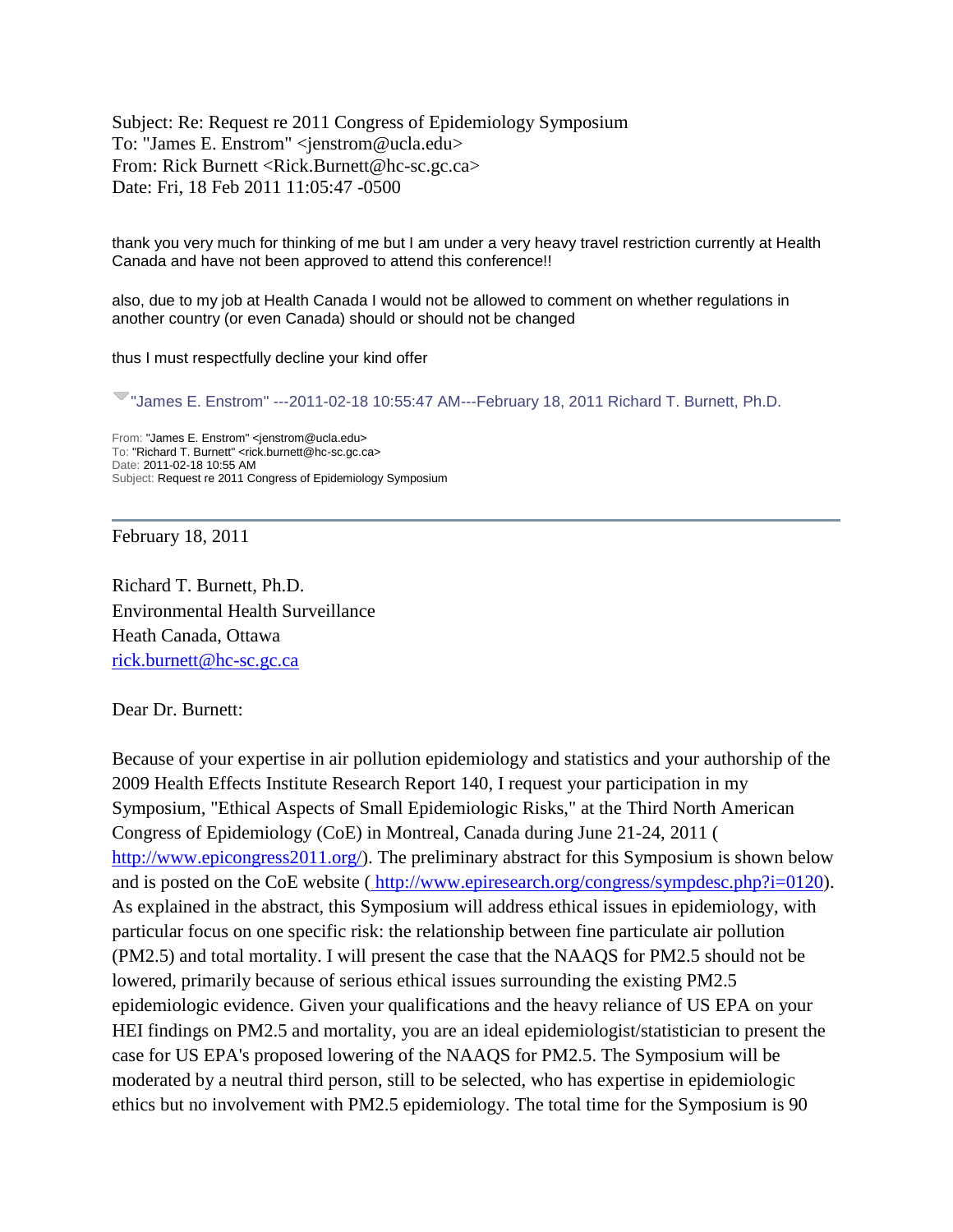minutes and I estimate that the two major presentations will be about 30 minutes each, with the remaining 30 minutes for the moderator to make comments and lead discussion with the presenters and the audience. The exact details of the Symposium, including selection of all participants, will be worked out during the next two months.

Please let me know as soon as possible if you are willing to participate in this Symposium.

Thank you very much for your consideration.

Sincerely yours,

James E. Enstrom, Ph.D., M.P.H. University of California, Los Angeles <http://www.cancer.ucla.edu/> jenstrom@ucla.edu (310) 825-2048 and Chair, Ethics Committee American College of Epidemiology <http://acepidemiology.org/cttes/index.asp>

## **Ethical Aspects of Small Epidemiologic Risks**

Chair: James E. Enstrom

Description: Relative risks on the order of 1.2 have been used to establish  $\hat{a} \in \alpha$  causal $\hat{a} \in \bullet$ relationships and to implement regulations designed to reduce the environmental exposures involved in these relationships. However, there is substantial controversy regarding the scientific validity of these relationships and the use of them for regulatory purposes. The above concerns will be applied to the relationship between fine particulate air pollution (PM2.5) and total mortality, which the US Environmental Protection Agency estimates is responsible for up to about 100,000 premature US deaths per year. This relationship has been used by the California Air Resources Board to justify expensive diesel vehicle regulations designed to reduce PM2.5 levels in California. US EPA is currently proposing a lower National Ambient Air Quality Standard for PM2.5 based on this relationship. However, there is clear geographic variation in PM2.5 mortality risk, with no significant risk in California. Thus, a single national standard seems inappropriate and the CARB diesel regulations appear unjustified. Important ethical issues, such as, misrepresentation of scientific evidence and lack of independent reanalysis of underlying data, will be discussed by speakers with divergent opinions on this relationship in order to examine this important example of the interaction between epidemiology and public policy.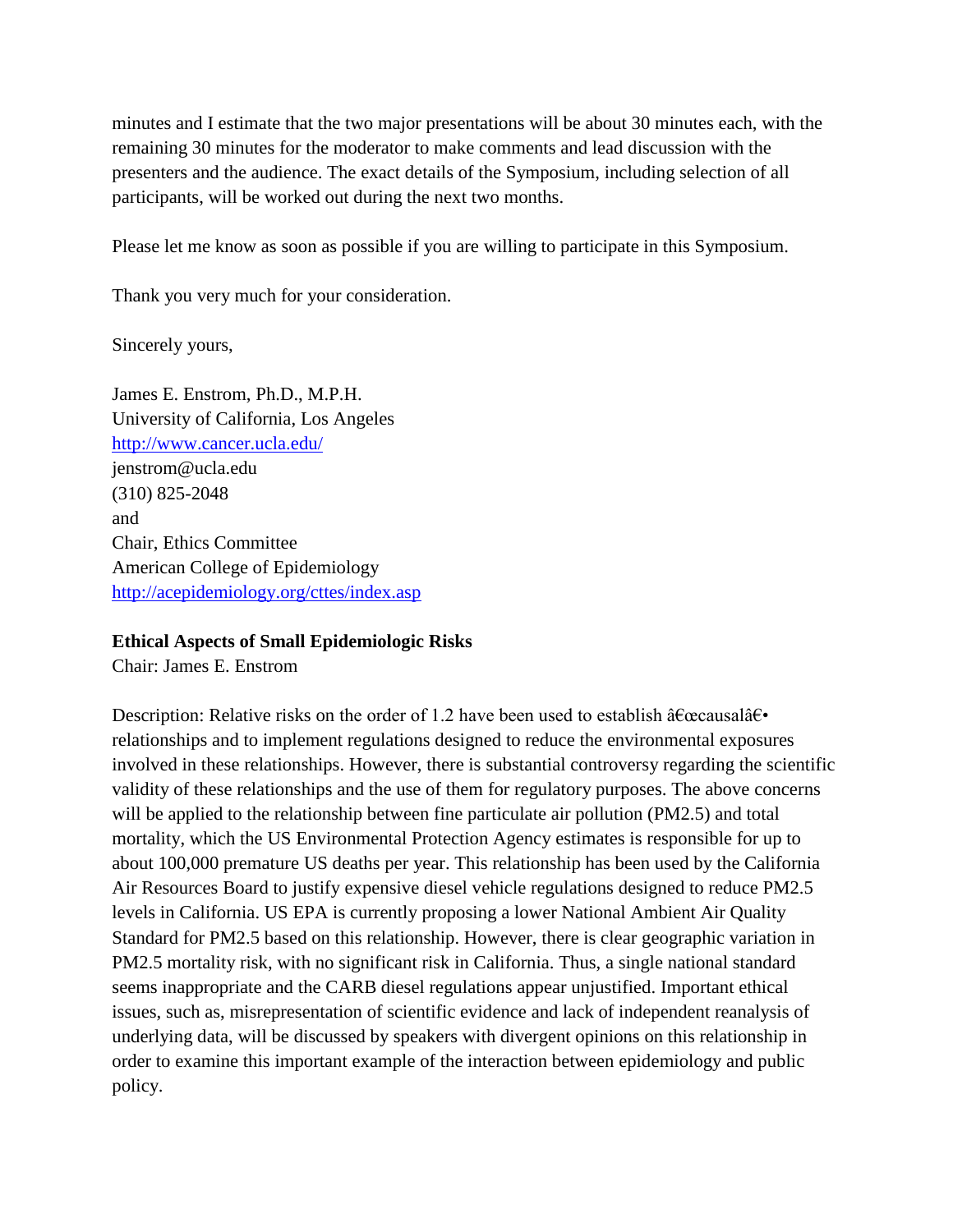From: Arden Pope <cap3@byu.edu> To: "James E. Enstrom" <jenstrom@ucla.edu> Date: Thu, 24 Feb 2011 09:36:03 -0700 Subject: RE: Request re 2011 Congress of Epidemiology Symposium

Dear Dr. Enstrom,

Thank you for the invitation to participate in the CoE symposium. I respectfully decline this invitation.

Arden Pope

C. Arden Pope III, PhD

Mary Lou Fulton Professor of Economics

Associate Dean, CFHSS

Brigham Young University

Provo, UT 84602

**From:** James E. Enstrom [mailto:jenstrom@ucla.edu] **Sent:** Wednesday, February 23, 2011 8:17 PM **To:** Arden Pope **Subject:** Request re 2011 Congress of Epidemiology Symposium

February 23, 2011

C. Arden Pope, Ph.D. Fulton Professor of Economics Economics Department Brigham Young University [cap3@byu.edu,](mailto:cap3@byu.edu)

Dear Dr. Pope:

Because of your expertise in fine particulate air pollution (PM2.5) epidemiology, particularly your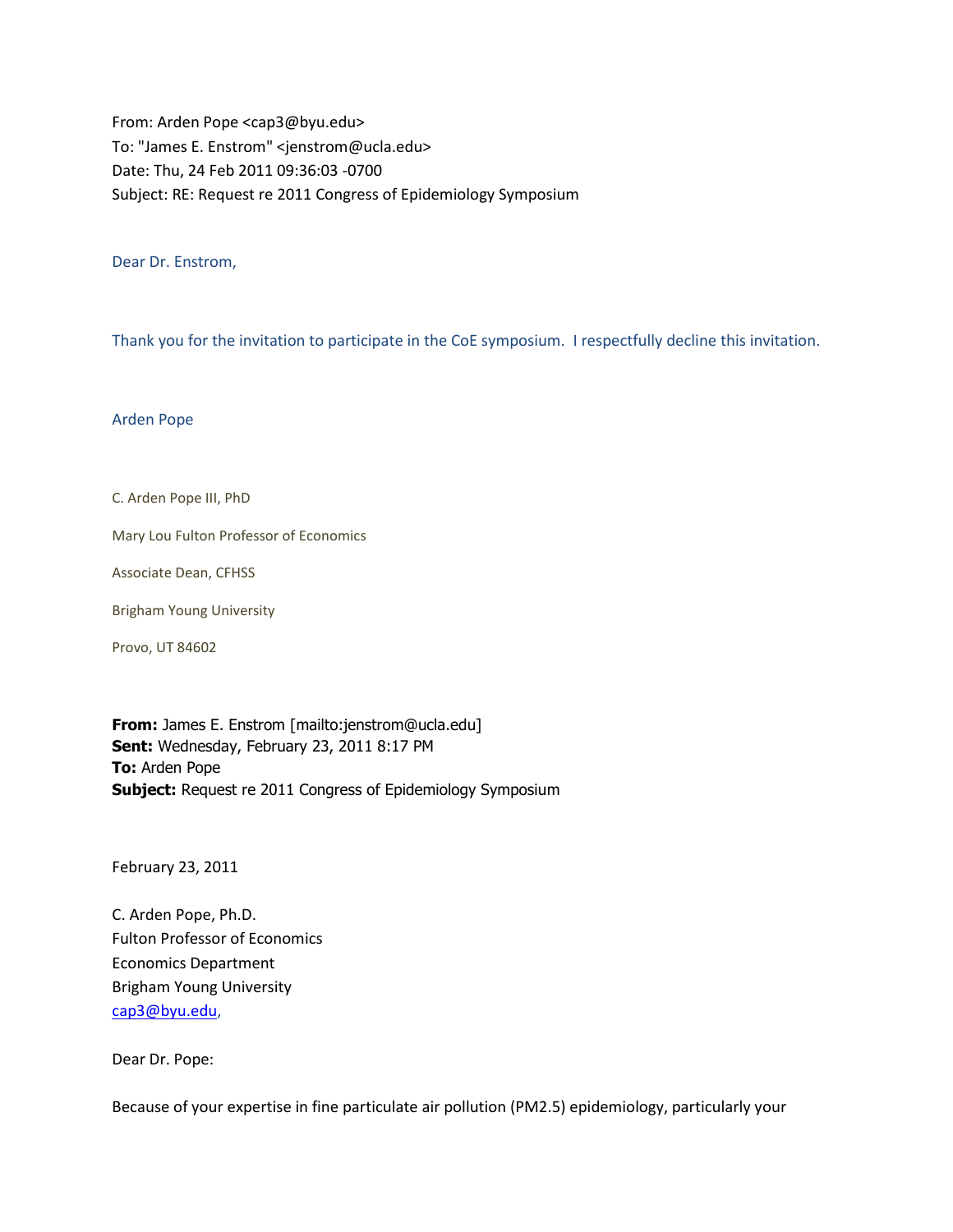authorship of the Health Effects Institute (HEI) Research Report 140 and your participation in the February 26, 2010 CARB PM2.5 Symposium, I request your participation in my Symposium, "Ethical Aspects of Small Epidemiologic Risks," at the Third North American Congress of Epidemiology (CoE) in Montreal, Canada during June 21-24, 2011 ([http://www.epicongress2011.org/\)](http://www.epicongress2011.org/). The preliminary abstract for this Symposium is shown below and is posted on the CoE website [\(](http://www.epiresearch.org/congress/sympdesc.php?i=0120) [http://www.epiresearch.org/congress/sympdesc.php?i=0120\)](http://www.epiresearch.org/congress/sympdesc.php?i=0120). As explained in the abstract, this Symposium will address ethical issues in epidemiology, with particular focus on one specific risk: the relationship between PM2.5 and total mortality. I will present the case that the NAAQS for PM2.5 should not be lowered, primarily because of serious ethical issues surrounding the existing PM2.5 epidemiologic evidence. Given your qualifications and the prominent use by US EPA of results from HEI Research Report 140, you are an ideal epidemiologist to present the case for US EPA's proposed lowering of the NAAQS for PM2.5 and its use of HEI Research Report 140. The Symposium will be moderated by a neutral third person, still to be selected, who has expertise in epidemiologic ethics but no involvement with PM2.5 epidemiology. The total time for the Symposium is 90 minutes and I estimate that the two major presentations will be about 30 minutes each, with the remaining 30 minutes for the moderator to make comments and lead discussion with the presenters and the audience. The exact details of the Symposium, including selection of all participants, will be worked out during the next two months.

Please let me know as soon as possible if you are willing to participate in this Symposium.

Thank you very much for your consideration.

Sincerely yours,

James E. Enstrom, Ph.D., M.P.H. University of California, Los Angeles <http://www.cancer.ucla.edu/> [jenstrom@ucla.edu](mailto:jenstrom@ucla.edu) (310) 825-2048 and Chair, Ethics Committee American College of Epidemiology <http://acepidemiology.org/cttes/index.asp>

#### **Ethical Aspects of Small Epidemiologic Risks**

Chair: James E. Enstrom

Description: Relative risks on the order of 1.2 have been used to establish "causal" relationships and to implement regulations designed to reduce the environmental exposures involved in these relationships. However, there is substantial controversy regarding the scientific validity of these relationships and the use of them for regulatory purposes. The above concerns will be applied to the relationship between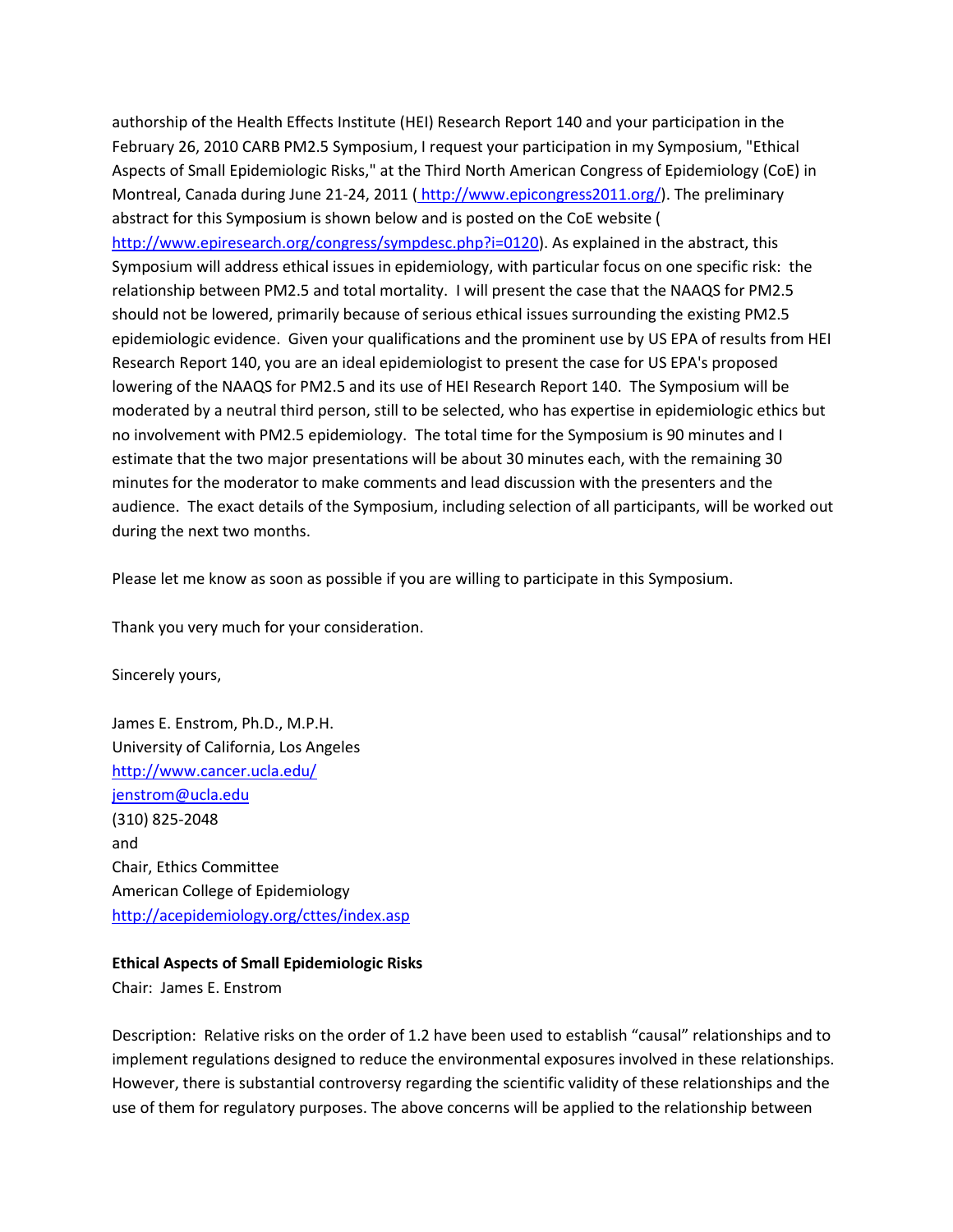fine particulate air pollution (PM2.5) and total mortality, which the US Environmental Protection Agency estimates is responsible for up to about 100,000 premature US deaths per year. This relationship has been used by the California Air Resources Board to justify expensive diesel vehicle regulations designed to reduce PM2.5 levels in California. US EPA is currently proposing a lower National Ambient Air Quality Standard for PM2.5 based on this relationship. However, there is clear geographic variation in PM2.5 mortality risk, with no significant risk in California. Thus, a single national standard seems inappropriate and the CARB diesel regulations appear unjustified. Important ethical issues, such as, misrepresentation of scientific evidence and lack of independent reanalysis of underlying data, will be discussed by speakers with divergent opinions on this relationship in order to examine this important example of the interaction between epidemiology and public policy.

Date: Thu, 17 Feb 2011 10:55:20 -0800 To: "Daniel Krewski" <dkrewski@uottawa.ca> From: "James E. Enstrom" <jenstrom@ucla.edu> Subject: Request re 2011 Congress of Epidemiology Symposium Cc: cphra@uottawa.ca

February 17, 2011

Daniel Krewski, Ph.D. Director, McLaughlin Centre for Population Health Risk Assessment University of Ottawa [dkrewski@uottawa.ca](mailto:dkrewski@uottawa.ca)

Dear Dr. Krewski:

Because of your expertise in air pollution epidemiology, your lead authorship on the 2009 Health Effects Institute Research Report 140, and your attendance at the February 26, 2010 CARB PM2.5 Symposium, I request your participation in my Symposium, "Ethical Aspects of Small Epidemiologic Risks," at the Third North American Congress of Epidemiology (CoE) in Montreal, Canada during June 21-24, 2011 ([http://www.epicongress2011.org/\)](http://www.epicongress2011.org/). The preliminary abstract for this Symposium is shown below and is posted on the CoE website [\(](http://www.epiresearch.org/congress/sympdesc.php?i=0120) [http://www.epiresearch.org/congress/sympdesc.php?i=0120\)](http://www.epiresearch.org/congress/sympdesc.php?i=0120). As explained in the abstract, this Symposium will address ethical issues in epidemiology, with particular focus on one specific risk: the relationship between fine particulate air pollution (PM2.5) and total mortality. I will present the case that the NAAQS for PM2.5 should not be lowered, primarily because of serious ethical issues surrounding the existing PM2.5 epidemiologic evidence. Given your qualifications and the heavy reliance of US EPA on your findings on PM2.5 and mortality, you are an ideal epidemiologist/statistician to present the case for US EPA's proposed lowering of the NAAQS for PM2.5. The Symposium will be moderated by a neutral third person, still to be selected, who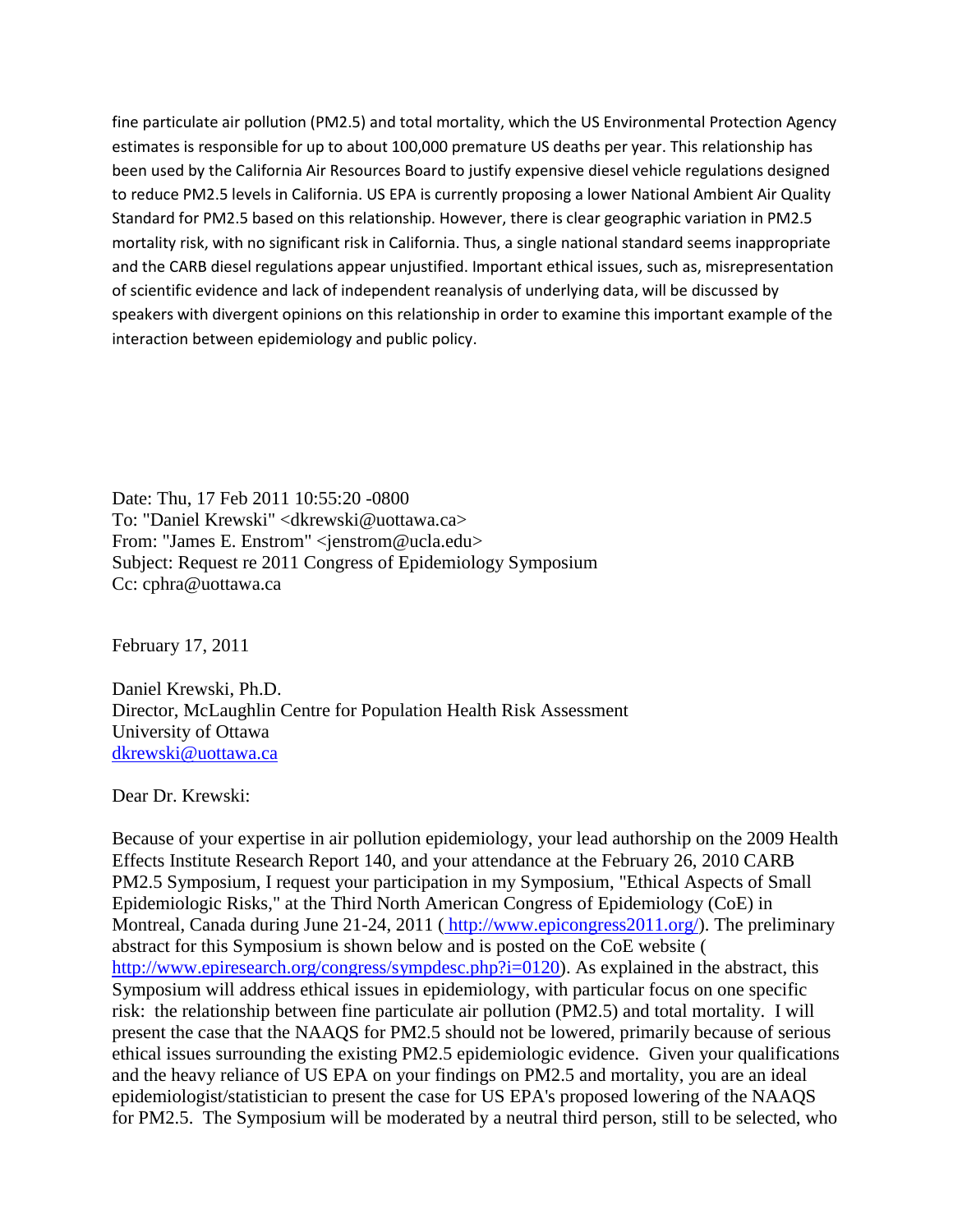has expertise in epidemiologic ethics but no involvement with PM2.5 epidemiology. The total time for the Symposium is 90 minutes and I estimate that two major presentations will be about 30 minutes each, with the remaining 30 minutes for the moderator to make comments and lead discussion with the presenters and the audience. The exact details of the Symposium, including selection of all participants, will be worked out during the next two months.

Please let me know as soon as possible if you are willing to participate in this Symposium.

Thank you very much for your consideration.

Sincerely yours,

James E. Enstrom, Ph.D., M.P.H. University of California, Los Angeles <http://www.cancer.ucla.edu/> jenstrom@ucla.edu (310) 825-2048 and Chair, Ethics Committee American College of Epidemiology <http://acepidemiology.org/cttes/index.asp>

### **Ethical Aspects of Small Epidemiologic Risks**

Chair: James E. Enstrom

Description: Relative risks on the order of 1.2 have been used to establish "causal" relationships and to implement regulations designed to reduce the environmental exposures involved in these relationships. However, there is substantial controversy regarding the scientific validity of these relationships and the use of them for regulatory purposes. The above concerns will be applied to the relationship between fine particulate air pollution (PM2.5) and total mortality, which the US Environmental Protection Agency estimates is responsible for up to about 100,000 premature US deaths per year. This relationship has been used by the California Air Resources Board to justify expensive diesel vehicle regulations designed to reduce PM2.5 levels in California. US EPA is currently proposing a lower National Ambient Air Quality Standard for PM2.5 based on this relationship. However, there is clear geographic variation in PM2.5 mortality risk, with no significant risk in California. Thus, a single national standard seems inappropriate and the CARB diesel regulations appear unjustified. Important ethical issues, such as, misrepresentation of scientific evidence and lack of independent reanalysis of underlying data, will be discussed by speakers with divergent opinions on this relationship in order to examine this important example of the interaction between epidemiology and public policy.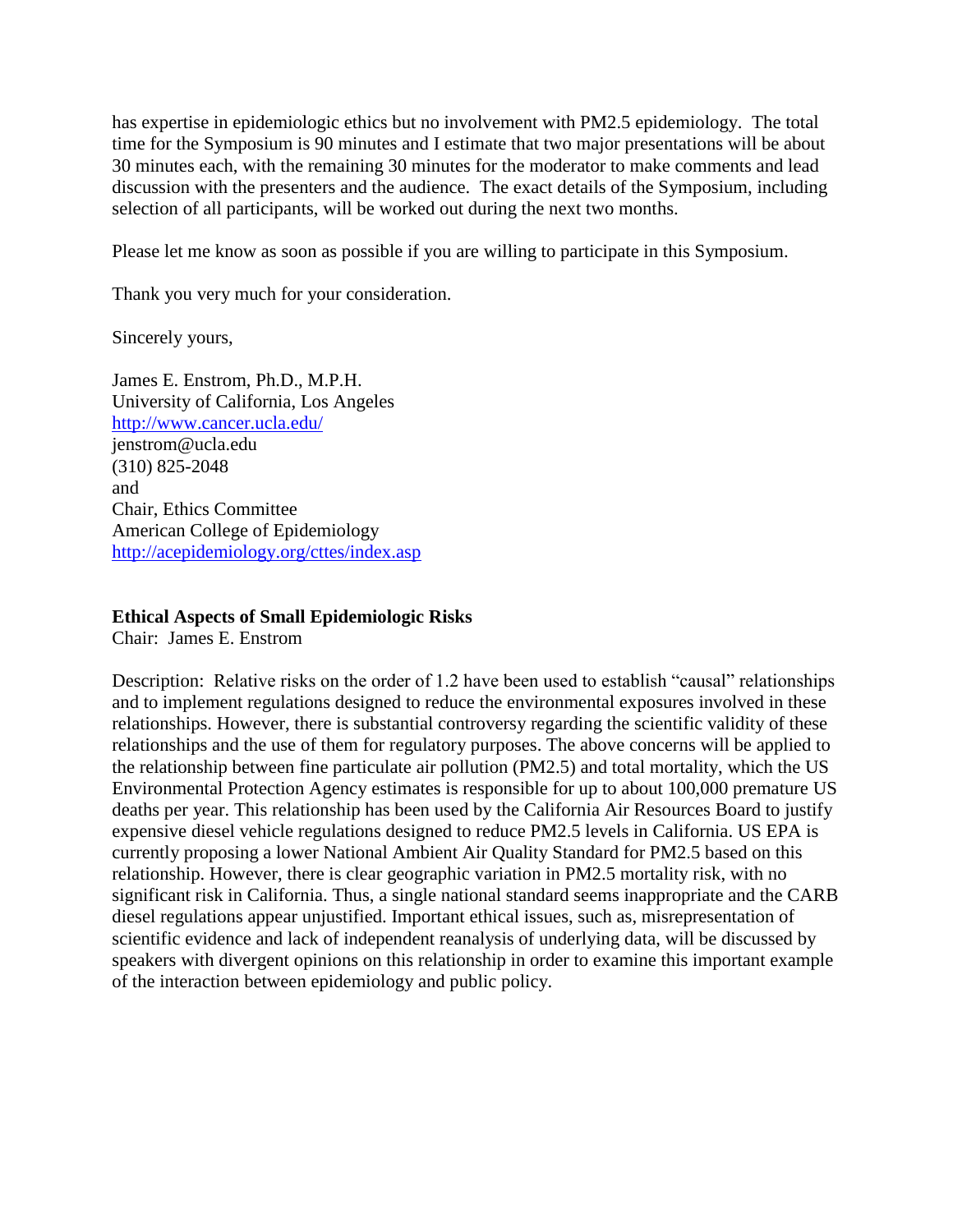Date: Tue, 22 Feb 2011 07:48:42 -0800 To: "George D. Thurston" <gdt1@nyu.edu> From: "James E. Enstrom" <jenstrom@ucla.edu> Subject: Request re 2011 Congress of Epidemiology Symposium

February 22, 2011

George D. Thurston, D.Sc. Professor of Environmental Health Science Nelson Institute of Environmental Medicine New York University, Tuxedo gdt1@nyu.edu

Dear Dr. Thurston:

Because of your expertise in fine particulate air pollution (PM2.5) epidemiology, particularly your authorship of the Health Effects Institute (HEI) Research Report 140 and your participation in the February 26, 2010 CARB PM2.5 Symposium, I request your participation in my Symposium, "Ethical Aspects of Small Epidemiologic Risks," at the Third North American Congress of Epidemiology (CoE) in Montreal, Canada during June 21-24, 2011 [\(](http://www.epicongress2011.org/) [http://www.epicongress2011.org/\)](http://www.epicongress2011.org/). The preliminary abstract for this Symposium is shown below and is posted on the CoE website ( [http://www.epiresearch.org/congress/sympdesc.php?i=0120\)](http://www.epiresearch.org/congress/sympdesc.php?i=0120). As explained in the abstract, this Symposium will address ethical issues in epidemiology, with particular focus on one specific risk: the relationship between PM2.5 and total mortality. I will present the case that the NAAQS for PM2.5 should not be lowered, primarily because of serious ethical issues surrounding the existing PM2.5 epidemiologic evidence. Given your qualifications and the prominent use by US EPA of results from HEI Research Report 140, you are an ideal epidemiologist to present the case for US EPA's proposed lowering of the NAAQS for PM2.5 and its use of HEI Research Report 140. The Symposium will be moderated by a neutral third person, still to be selected, who has expertise in epidemiologic ethics but no involvement with PM2.5 epidemiology. The total time for the Symposium is 90 minutes and I estimate that the two major presentations will be about 30 minutes each, with the remaining 30 minutes for the moderator to make comments and lead discussion with the presenters and the audience. The exact details of the Symposium, including selection of all participants, will be worked out during the next two months.

Please let me know as soon as possible if you are willing to participate in this Symposium.

Thank you very much for your consideration.

Sincerely yours,

James E. Enstrom, Ph.D., M.P.H. University of California, Los Angeles <http://www.cancer.ucla.edu/> jenstrom@ucla.edu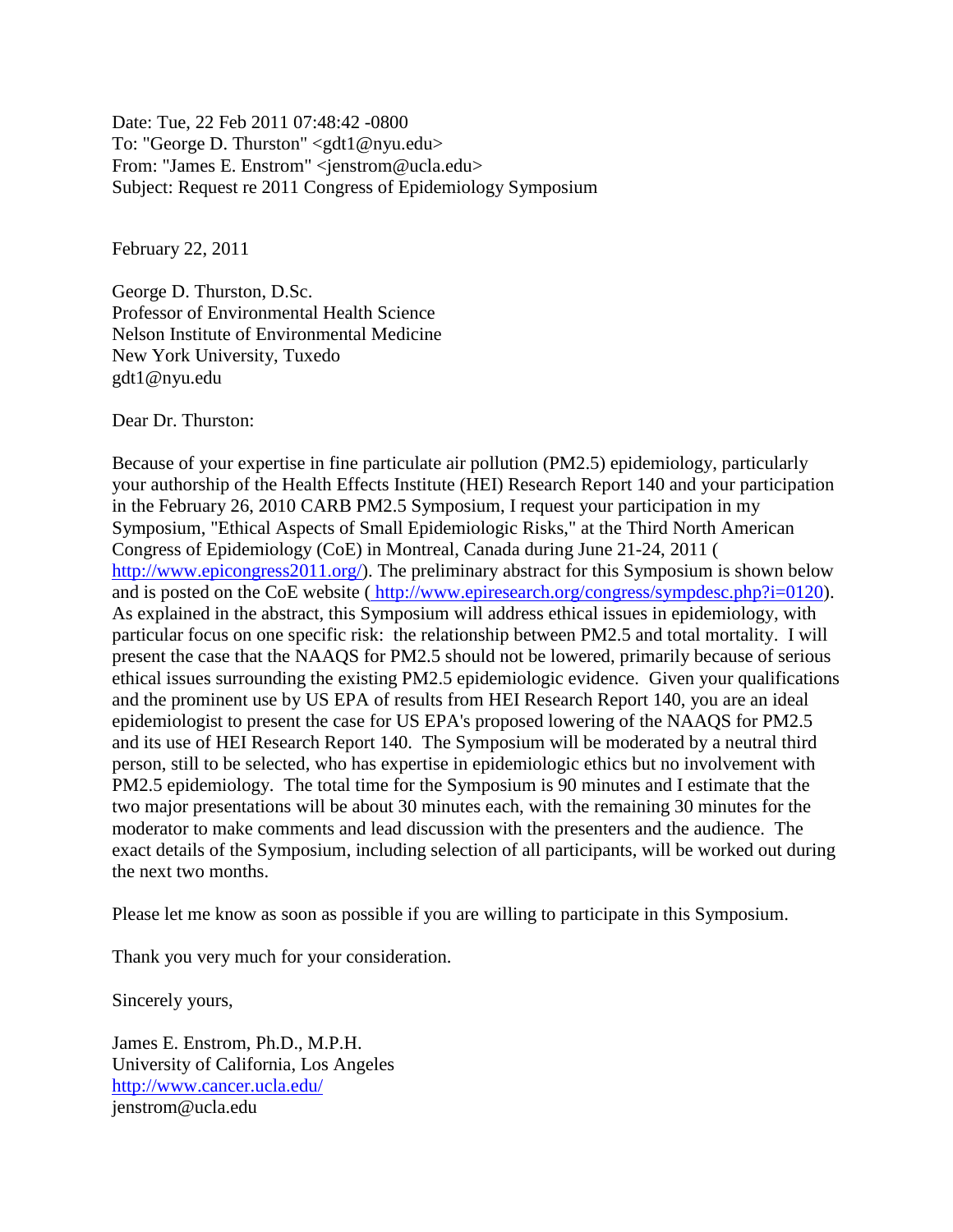(310) 825-2048 and Chair, Ethics Committee American College of Epidemiology <http://acepidemiology.org/cttes/index.asp>

## **Ethical Aspects of Small Epidemiologic Risks**

Chair: James E. Enstrom

Description: Relative risks on the order of 1.2 have been used to establish "causal" relationships and to implement regulations designed to reduce the environmental exposures involved in these relationships. However, there is substantial controversy regarding the scientific validity of these relationships and the use of them for regulatory purposes. The above concerns will be applied to the relationship between fine particulate air pollution (PM2.5) and total mortality, which the US Environmental Protection Agency estimates is responsible for up to about 100,000 premature US deaths per year. This relationship has been used by the California Air Resources Board to justify expensive diesel vehicle regulations designed to reduce PM2.5 levels in California. US EPA is currently proposing a lower National Ambient Air Quality Standard for PM2.5 based on this relationship. However, there is clear geographic variation in PM2.5 mortality risk, with no significant risk in California. Thus, a single national standard seems inappropriate and the CARB diesel regulations appear unjustified. Important ethical issues, such as, misrepresentation of scientific evidence and lack of independent reanalysis of underlying data, will be discussed by speakers with divergent opinions on this relationship in order to examine this important example of the interaction between epidemiology and public policy.

Subject: Re: Request re 2011 Congress of Epidemiology Symposium From: Michael.Thun@cancer.org To: "James E. Enstrom" <jenstrom@ucla.edu> Date: Mon, 21 Feb 2011 16:55:37 -0500

Dear Dr. Enstrom,

Thank you for the invitation to participate in your seminar at the Third North American Congress of Epidemiology this coming June. Unfortunately I am on sabbatical in Australia and will be unable to attend the conference.

Michael Thun

-----"James E. Enstrom" <jenstrom@ucla.edu> wrote: -----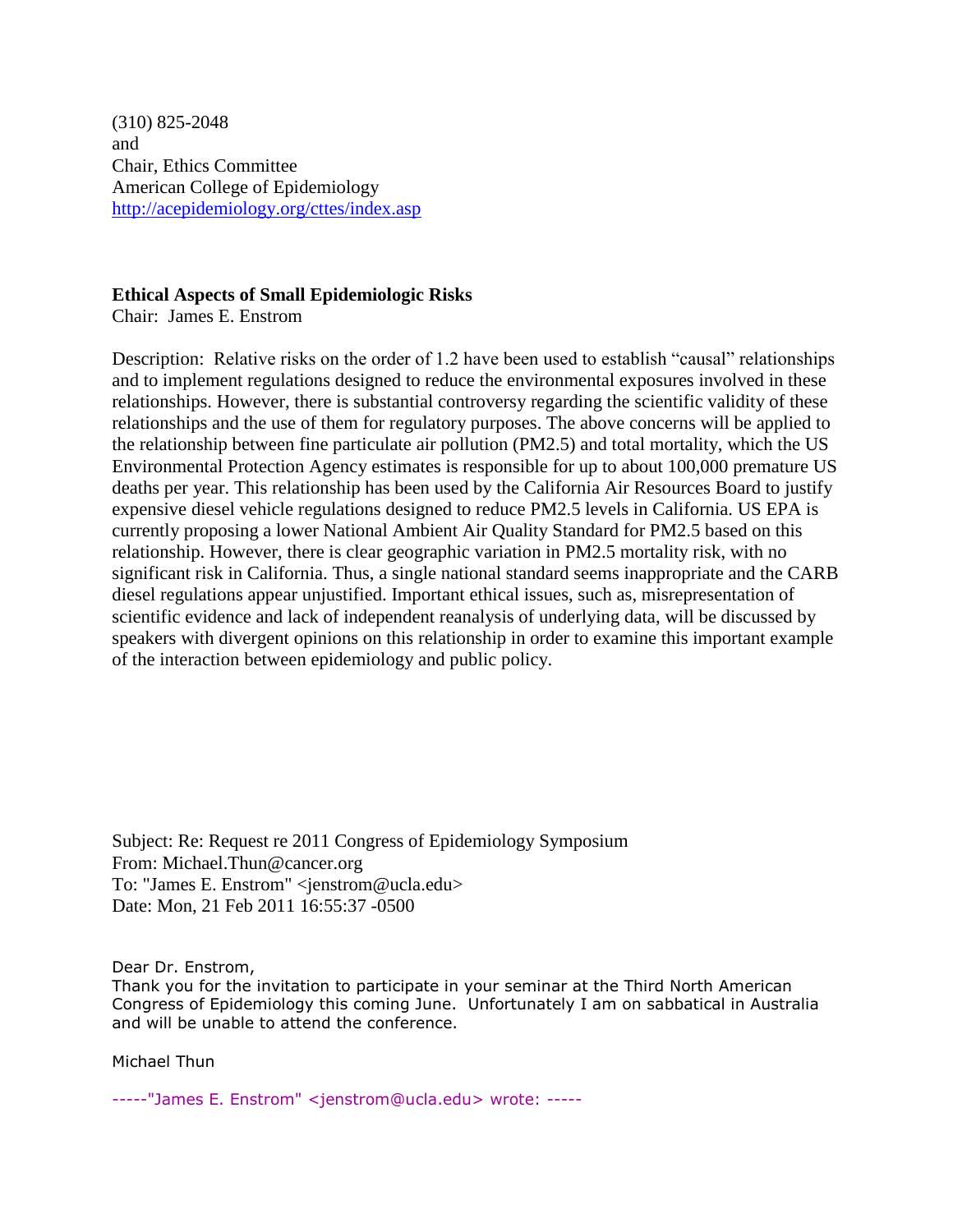To: "Michael J. Thun" <michael.thun@cancer.org> From: "James E. Enstrom" <jenstrom@ucla.edu> Date: 02/22/2011 06:48AM Subject: Request re 2011 Congress of Epidemiology Symposium

February 21, 2011

Michael J. Thun, M.D., M.S. Vice President, Emeritus Survellance and Epidemiology Research American Cancer Society michael.thun@cancer.org

Dear Dr. Thun:

Because of your expertise in fine particulate air pollution (PM2.5) epidemiology, particularly your authorship of all the key papers involving the ACS Cancer Prevention Study (CPS II) and your co-investigator status on the CARB-funded study of PM2.5 and mortality in California, I request your participation in my Symposium, "Ethical Aspects of Small Epidemiologic Risks," at the Third North American Congress of Epidemiology (CoE) in Montreal, Canada during June 21-24, 2011 ( http://www.epicongress2011.org/). The preliminary abstract for this Symposium is shown below and is posted on the CoE website ( [http://www.epiresearch.org/congress/sympdesc.php?i=0120 \)](http://www.epiresearch.org/congress/sympdesc.php?i=0120). As explained in the abstract, this Symposium will address ethical issues in epidemiology, with particular focus on one specific risk: the relationship between PM2.5 and total mortality. I will present the case that the NAAQS for PM2.5 should not be lowered, primarily because of serious ethical issues surrounding the existing PM2.5 epidemiologic evidence. Given your qualifications and the prominent use by US EPA of results based on ACS CPS II, you are an ideal epidemiologist to present the case for US EPA's proposed lowering of the NAAQS for PM2.5 and for the use of the CPS II database for PM2.5 epidemiology. The Symposium will be moderated by a neutral third person, still to be selected, who has expertise in epidemiologic ethics but no involvement with PM2.5 epidemiology. The total time for the Symposium is 90 minutes and I estimate that the two major presentations will be about 30 minutes each, with the remaining 30 minutes for the moderator to make comments and lead discussion with the presenters and the audience. The exact details of the Symposium, including selection of all participants, will be worked out during the next two months.

Please let me know as soon as possible if you are willing to participate in this Symposium.